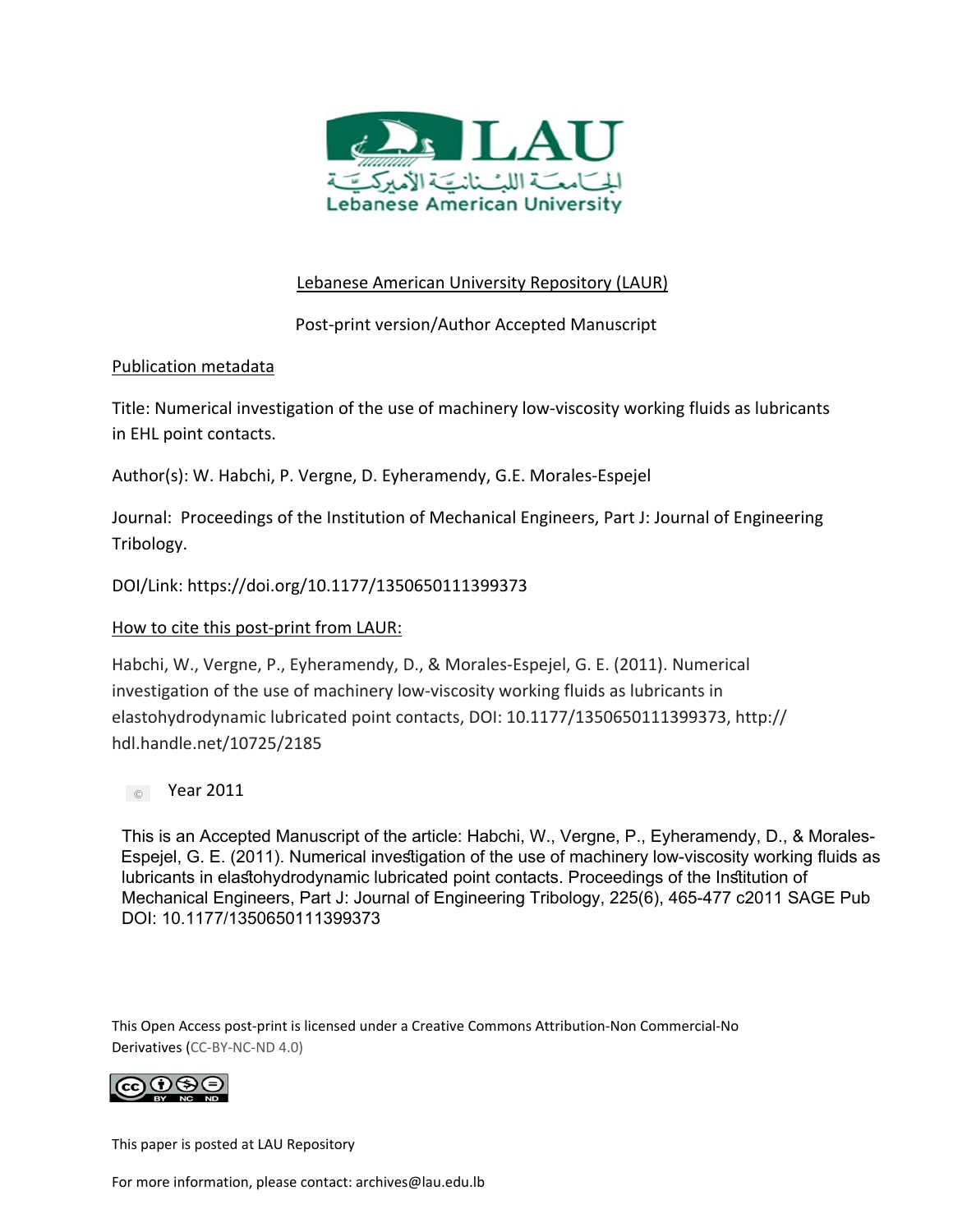# **Numerical Investigation of the Use of Machinery Low Viscosity Working Fluids as Lubricants in EHL Point Contacts**

Habchi W.<sup>1</sup>, Vergne P.<sup>2</sup>, Eyheramendy D.<sup>3</sup>, Morales-Espejel G. E.<sup>2,4</sup>

<sup>1</sup> Lebanese American University, Dep. of Ind. & Mech. Eng., Byblos, Lebanon <sup>2</sup> Université de Lyon, CNRS, INSA-Lyon, LaMCoS UMR5259, F-69621, France <sup>3</sup> Ecole Centrale Marseille, CNRS, LMA UPR7051, F-13451 Marseille, France

4 SKF Engineering and Research Center, Nieuwegein, The Netherlands

#### **Abstract**

This work proposes a numerical investigation of the potential use of machinery working fluids as lubricants in contacts operating under an elastohydrodynamic (EHD) regime. These fluids are usually of very low viscosity and pressure-viscosity dependence. This is why, unmixed with oil they have been of little interest for the tribological community. Hence, their rheological properties are poorly known. In fact, these are restricted to a narrow range of conditions compared to the range of interest in EHL applications. This is why some measurements are carried out in order to determine both the viscosity and density of these uncommon lubricants. Besides, their viscosity being low, high mean entrainment speeds are required for a sufficiently thick lubricant film to build-up. This leads to important thermal dissipation within the contact. Thermal effects are included in the analysis in order to have an as accurate as possible estimation of film thicknesses and friction coefficients in these contacts. Results are discussed in the light of the peculiar properties of machinery low viscosity working fluids.

## **1. Introduction**

Nowadays, many machinery operate with two fluids, each having a different function. The first one is the lubricant, while the second, usually known as the "working fluid", can have different functions depending on the type of machine. It could be a heat transfer fluid in heat pumps or refrigeration systems for example, or a combustion fluid such as fuel in combustion engines or cryogenic liquids for rocket propulsion engines. This work aims to investigate the potential use of working fluids as lubricants in elastohydrodynamic (EHD) contacts. The use of these fluids as lubricants offers two main advantages. The first is related to the economical issue of energy saving which is also more and more considered nowadays as an environmental issue. As a matter of fact, the energy dissipation in a lubricated contact due to friction forces increases with the viscosity of the lubricant. Working fluids in many cases have a low viscosity and also a low viscosity-pressure dependence, hence they are expected to lead to reduced frictional dissipation in lubricated contacts. Fox [\[1\]](#page-16-0) shows that a 4% economy of fuel consumption in a Diesel engine could be reached by simply reducing the viscosity of the lubricant. Clearly, the contact conditions become more severe and the wear rates of the contacting surfaces increase. Nevertheless, a good functioning of the system can be achieved by applying a surface treatment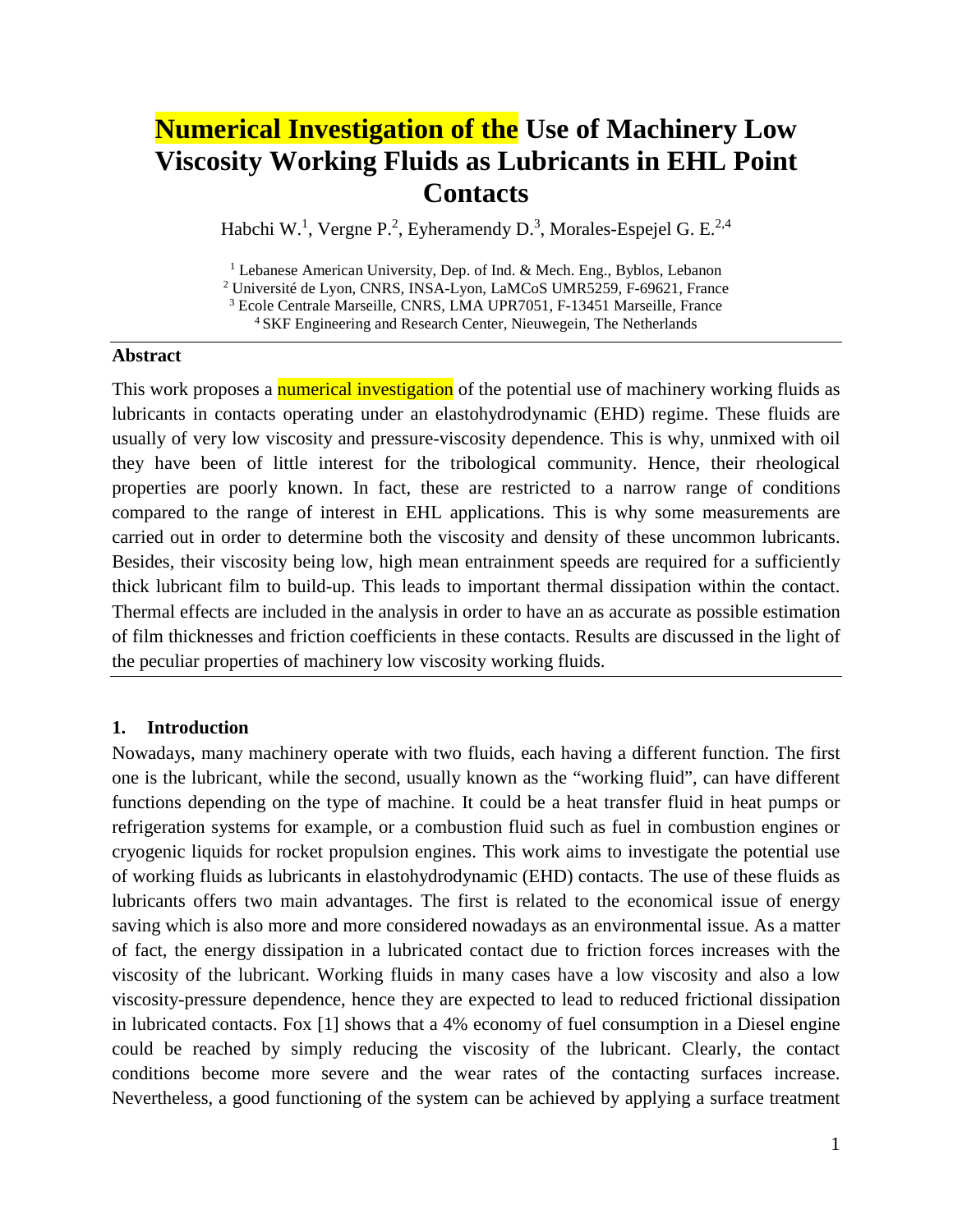to the contacting bodies in such a way to increase their resistance to wear. Another alternative to avoid surface degradation consists in adding some anti-wear additives to the lubricant. Hence, in order to complete the current work, an additional question is to be addressed regarding the potential reduction in the bearing's life because of the reduced lubricant film thicknesses that are likely to be encountered. In fact, one has to wonder about the relative importance of reducing energy dissipation compared to the reduction in the component's life. This question reaches beyond the scope of this work and shall not be addressed here. The second advantage is related to the reduction in size, weight and complexity of machines operating with two fluids. In fact, for a good functioning of such systems, it is highly preferable that the two fluids do not mix. This is why these machines are generally designed with two separate circulation systems, one for each fluid. Not only does this make their design and maintenance more complicated, but it also leads to an increase in their size and weight. Thus, it would be interesting to have one single fluid fulfill the two different functions inside the system. This would allow an easier design and maintenance of the machine that would include only one circulation system. Knowing that a lubricant could almost never replace the working fluid, sometimes the only solution would be to use the working fluid as a lubricant.

In this paper, the label of Low Viscosity Working Fluids (LVWF) is attained to fluids with viscosities of the order of  $10^{-4}$  Pa.s under ambient pressure. Compared to water that has a viscosity of  $10^{-3}$  Pa.s, or air that has a viscosity of  $10^{-5}$  Pa.s, working fluids have a range of viscosities varying between those of air and water. Such fluids have been of little interest for the tribological community. Hence, their rheological properties are poorly known. In fact, these are restricted to a narrow range of pressure conditions compared to the range of interest in EHD applications. In this work, some measurements are carried out in order to determine both the viscosity and density of these uncommon lubricants. To find out whether it is possible or not to use LVWF as lubricants, this paper offers a numerical investigation of EHD point contacts lubricated with such fluids. The viscosity of LVWF being low, high mean entrainment speeds are likely to be required for a sufficiently thick lubricant film to build-up. This would lead to important thermal dissipation within the contact. Thermal effects are included in the analysis in order to have an as accurate as possible prediction of the contact's behavior under these conditions. Two families of working fluids are of interest in this work: refrigerants and combustion fluids. Film thicknesses and friction coefficients are analyzed for EHD point contacts lubricated with typical fluids of the two types in order to determine the range of operating conditions under which these contacts can operate "safely".

#### **2. What about inertial effects?**

Generally, in liquid flows, when low viscosity fluids are considered or also when high velocities take place, inertial effects might become important and cannot be considered as negligible anymore. The appearance of these effects is characterized by high values of the reduced Reynolds number associated to the flow. The latter expresses the ratio of inertia forces over viscous forces and is written in general under the following form: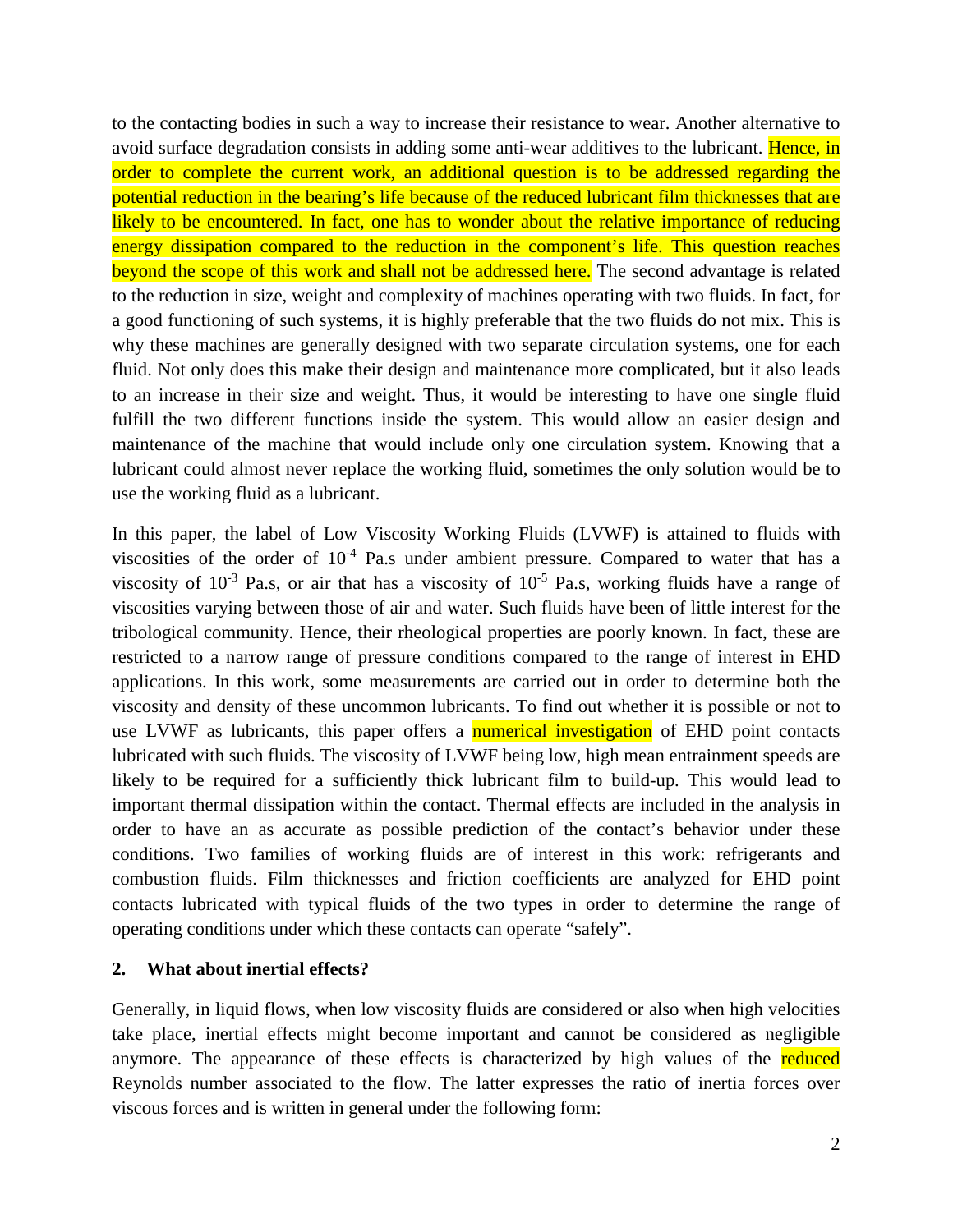$$
Re^* = \frac{Inertia \ forces}{Viscous \ forces} = \frac{\rho V_c L_c^2}{\mu L}
$$
(1)  

$$
\rho
$$
: Fluid's density  

$$
\mu
$$
: Fluid's viscosity  

$$
L
$$
: Contact characteristic length  $(L = 2a)$   

$$
a
$$
: Hertzian contact radius  

$$
L_c
$$
: Characteristic length of the flow

When the value of Reynolds' number is below a given critical value  $(Re^* < Re_*)$ , the corresponding flow is considered laminar and inertial effects negligible. However, when the Reynolds' number exceeds the critical value, inertial effects become important and these have a significant influence on the flow characteristics. If it is further increased, turbulent regime may appear beyond a certain limit.

Inertial effects are rarely encountered in tribological applications because of the "relatively" small characteristic lengths (film thicknesses) of the corresponding flows and the generally high viscosity of classical lubricants. However, in journal bearings lubricated by a low viscosity lubricant or also in gas bearings working under high speed operating conditions inertial effects might become important and a turbulent regime might even arise [\[2\].](#page-16-1) In such cases, the simplifying assumptions of the classical lubrication theory are not valid anymore (pressure is not constant over the film thickness, the normal velocity becomes of the same order of magnitude as the rest of the velocity components …). Hence, the classical Reynolds equation is not representative of the lubricant flow within the contact anymore. The latter has to be replaced by the generalized Reynolds equation with inertia effects or even the Navier-Stokes equations if a turbulent regime is encountered. Since very low viscosity fluids are considered in this work, one might wonder if inertia effects have to be considered or not, especially that high speed operating conditions are probably required in order to have a sufficient film thickness that prevents direct contact between surface asperities. In order to clarify this point, an order of magnitude analysis is carried out for a typical EHD point contact lubricated with a working fluid. The characteristic length of the flow which corresponds to the film thickness is considered to be 100 nm, the characteristic velocity which in this case corresponds to the mean entrainment speed is taken as 10 m/s. Typical values for the zero-pressure density and viscosity of working fluids are 1000 Kg/m<sup>3</sup> and 10<sup>-4</sup> Pa.s. The contact's characteristic length is considered to be 0.1mm. The value of the critical Reynolds' number for a flow between two parallel plates Re  $\approx 2000 - 2500$ . This is the closest configuration to a typical EHL circular contact. Thus the reduced Reynolds' number that corresponds to an EHD point contact lubricated with a typical working fluid is estimated as follows:

$$
\text{Re}^* = \frac{\rho V_c L_c^2}{\mu L} = \frac{1000 \times 10 \times (10^{-7})^2}{10^{-4} \times 10^{-4}} = 0.01 \ll \text{Re}_c \approx 2000 - 2500
$$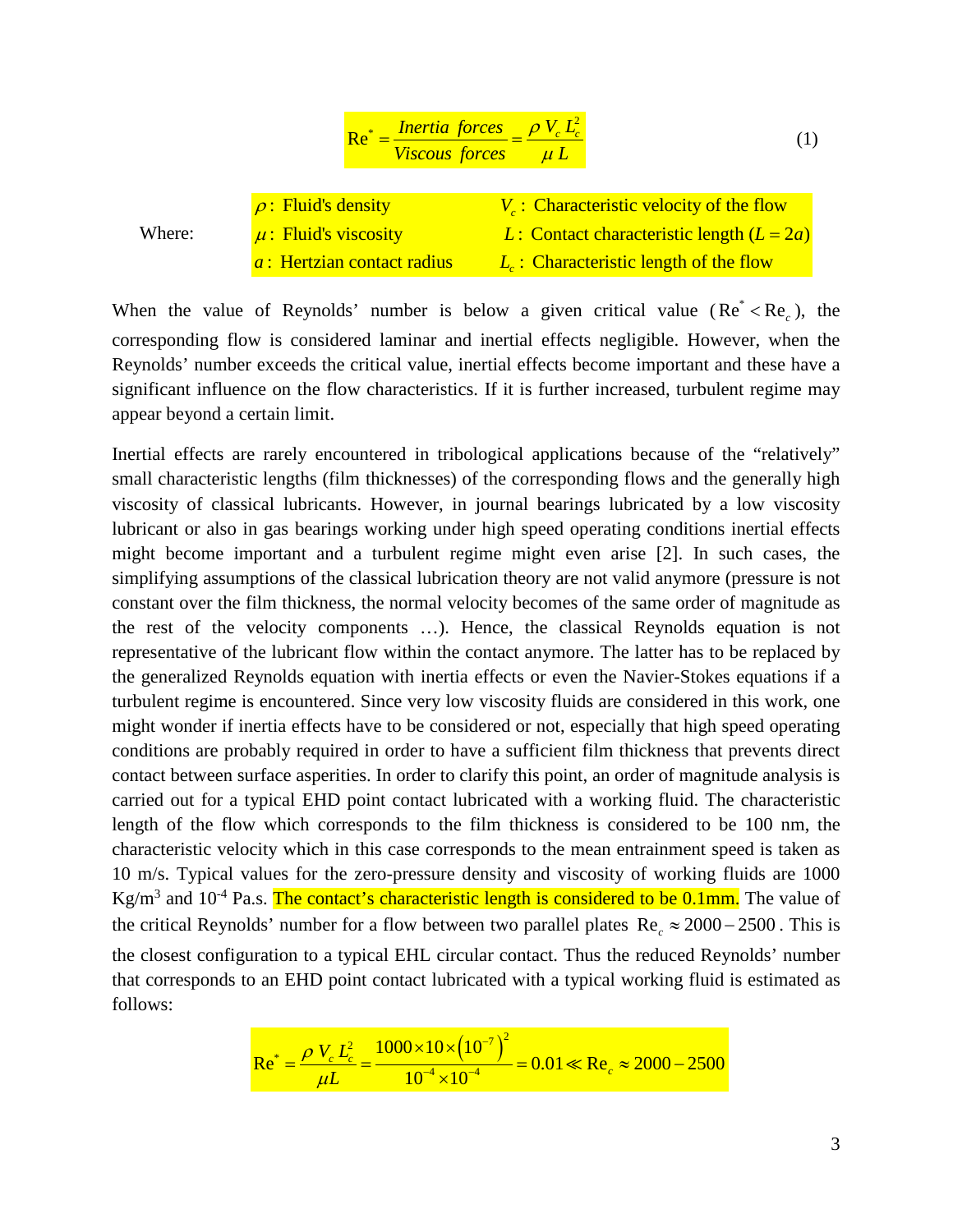Note that the "safer" zero-pressure value of the viscosity has been used in this case. The latter is far smaller than the actual value that is encountered within the contact (especially in the central area). This way, the analysis is valid for both the inlet and central regions of the contact. It is clear that the value of the typical Reynolds' number is far smaller than the critical value. Hence, the flow within the corresponding conjunctions can be considered laminar and inertial effects negligible. The classical lubrication theory remains valid in this case.

# **3. Numerical model**

The numerical model employed in this work is described in details in [\[3\]-](#page-17-0)[\[6\].](#page-17-1) In this section, only the main features are recalled. The model is based on a finite element fully-coupled resolution of the EHD equations: Reynolds, linear elasticity and load balance equations. The latter are solved simultaneously providing robust and fast converging solutions. Since inertial effects are negligible, the classical Reynolds equation is employed. Special formulations are used in order to stabilize the solution of Reynolds equation under high loads. All considered fluids are assumed to have a Newtonian behaviour under the range of operating conditions considered in this work. Since high mean entrainment speeds are expected to be needed for a sufficient film thickness to build-up, thermal effects are likely to be significant. The temperature distribution in the contact is obtained by solving the 3D energy equation in the lubricant film and solid bodies. An iterative procedure is applied between the respective solutions of the EHD and thermal problems as described in [\[3\]-](#page-17-0)[\[6\]](#page-17-1) until a converged solution is obtained.

# **4. Is it possible to use working fluids as lubricants?**

As mentioned previously, the use of working fluids as lubricants presents two important aspects in engineering applications. First, due to their low viscosity, they lead to reduced energy dissipation by friction in lubricated contacts. Second, from a practical point of view, it is much easier to design and maintain machines operating with only a single fluid serving as the lubricant and working fluid. However, because of the very low viscosity of these fluids, thin lubricant film layers are expected to be built up in the contact area. The aim of this work is to investigate whether it is possible or not to lubricate "correctly" with such fluids and under what range of operating conditions.

Two categories of working fluids are of interest for this work: refrigerants and combustion fluids. Two typical fluids from each category are selected to run numerical tests in EHD point contacts. It is considered that for film thicknesses greater than 5 nm, the theory of continuum mechanics used in this work is valid. In fact, Granick [\[7\]](#page-17-2) noticed that for *n*-dodecane, which has a similar molecular size and weight compared to the working fluids considered in this work, the bulk properties of the lubricant flow were the same as those predicted by a continuum approach down to 4 nm. This is confirmed by the observations of Georges et al. [\[8\]](#page-17-3) who showed that this was true for *n*-dodecane and *n*-hexadecane down to 2.5 and 4.4 nm respectively. In EHL applications, the same observations were made by Guangteng and Spikes [\[9\]](#page-17-4)[\[10\]](#page-17-5) and also Matsuoka and Kato [\[11\]](#page-17-6)[\[12\]](#page-17-7) who showed that the continuum approach is valid down to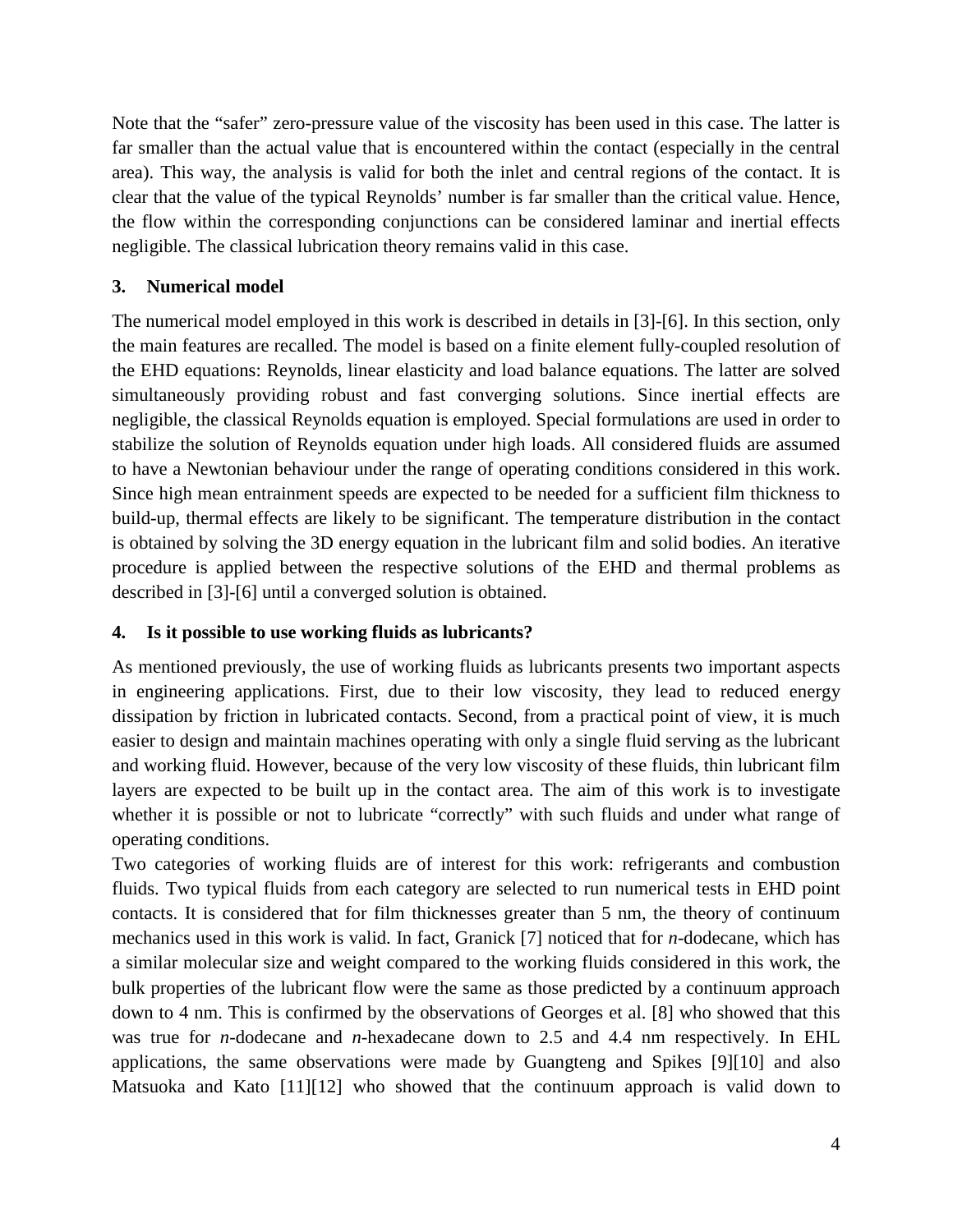approximately 10 molecular layers. When thinner films are considered, the analysis becomes more complex since it involves additional parameters that are neglected by the continuum approach such as surface tensions, solvation forces, physical and chemical reactions, etc. In this case, alternative methods are introduced to study such contacts e.g. Tichy [\[13\]](#page-17-8)[\[14\].](#page-17-9) Hence, the reader should be aware that the less than 5 nm film thicknesses that are shown next have no physical relevance. Moreover, even the best finished surfaces have a surface roughness of a few nanometers and therefore a direct contact between asperities is likely to occur. Thus, a simple EHL analysis would not stand anymore and a "mixed lubrication" analysis would have to be considered when film thicknesses fall below the 5 nm limit.

In order to answer the question that is addressed in the title of this section, it is considered that a minimum surface separation of 10 nm is sufficient to ensure a reasonably "safe" functioning of a high-quality ball bearing.

## **4.1 Refrigerants**

Two refrigerants are selected for testing in this section; these shall be referred as "Fluid A" and "Fluid B". For "Fluid A", the ambient temperature is considered to be  $T_0=10$ °C at which the zero-pressure viscosity is  $\mu_0$ =0.465mPa.s and the equivalent pressure-viscosity coefficient (defined in [\[15\]](#page-17-10) as the "reciprocal asymptotic isoviscous pressure coefficient") *α\** =4.36GPa-1 whereas for "Fluid B",  $T_0 = 0.5$ °C,  $\mu_0 = 0.268$ mPa.s and  $\alpha^* = 2.55$ GPa<sup>-1</sup>. Note that both refrigerants have low viscosities and pressure-viscosity dependencies. Also note that the ambient temperature for "Fluid B" is required to be at least as low as -0.5°C in order to maintain a liquid phase and prevent its ambient pressure evaporation. Film thickness **numerical** tests are run for steel-glass point contacts under pure rolling regime

**Remark:** In refrigeration systems, no glass-steel contacts can be found. The choice of this solid material combination was solely based on an attempt of experimental verification of the numerical results proposed in this paper. As a matter of fact, the authors carried out some experiments to validate their results, but handling refrigerants in a confined apparatus turned out to be even more difficult than expected and only a few data points were possible to obtain [\[3\].](#page-17-0) These allowed validation of the numerical results provided in this work; however the authors believe that a few data points are not enough to be presented in this paper.

Figures 1 and 2 show the central and minimum film thickness curves respectively as a function of the mean entrainment speed *um* for both fluids under pure rolling conditions and for different values of the normal load. The range of operating conditions covered in these figures is *M* ∈ [20 – 17000] & *L* ∈ [0.74 – 1.85] for "Fluid A" and *M* ∈ [7 – 5600] & *L* ∈ [0.2 – 0.6] for "Fluid B" (*M* and *L* are the Moes [\[16\]](#page-17-11) dimensionless load and material properties parameters respectively).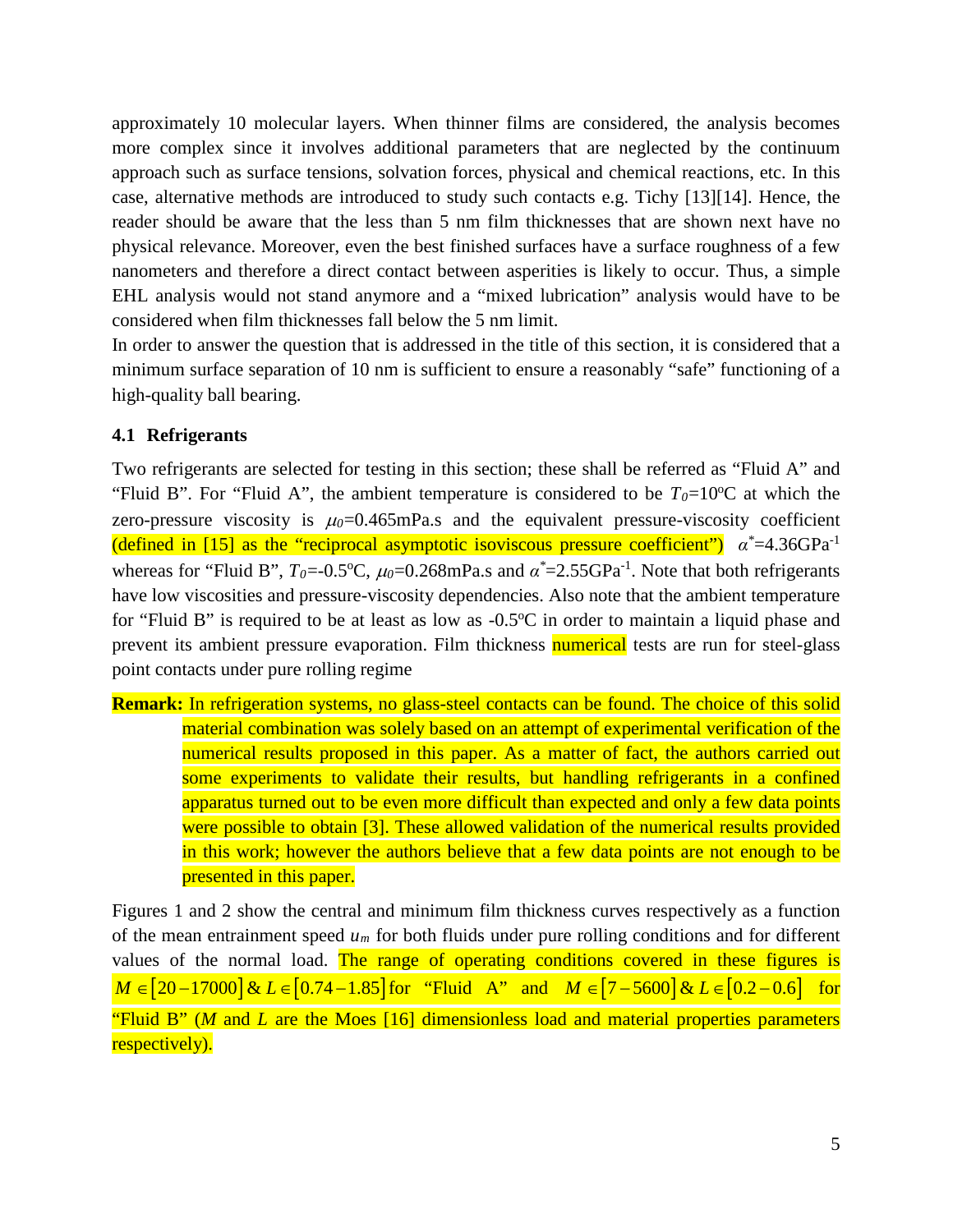**Remark:** Note that in practice, the 250N load case **considered here corresponds to a numerical** test and can never be realized on an experimental apparatus because glass would not withstand such a load.

Figures 1 and 2 clearly show that, in general, high speed operating conditions (up to 10 or 20 m/s) are required for a "safe" film separation especially for "Fluid B" which has a lower viscosity than "Fluid A". Moreover, as the load is increased, the minimum required entrainment speed increases. Also note that the film thicknesses generated by "Fluid A" are generally higher than those by "Fluid B". This is to be expected since the former has a higher viscosity than the latter.



**Figure 1:** Numerical results of central film thickness curves for a steel-glass contact on a log-log scale as a function of the mean entrainment speed for "Fluid A" (left,  $T_0=10^{\circ}$ C) and "Fluid B" (right,  $T_0=0.5^{\circ}$ C) ( $F=10$  N / *ph*=0.36 GPa, *F*=50 N / *ph*=0.61 GPa, *F*=250 N / *ph*=1.05 GPa)



**Figure 2:** Numerical results of minimum film thickness curves for a steel-glass contact on a log-log scale as a function of the mean entrainment speed for "Fluid A" (left,  $T_0=10$ °C) and "Fluid B" (right,  $T_0=0.5$ °C) ( $F=10$  N / *ph*=0.36 GPa, *F*=50 N / *ph*=0.61 GPa, *F*=250 N / *ph*=1.05 GPa)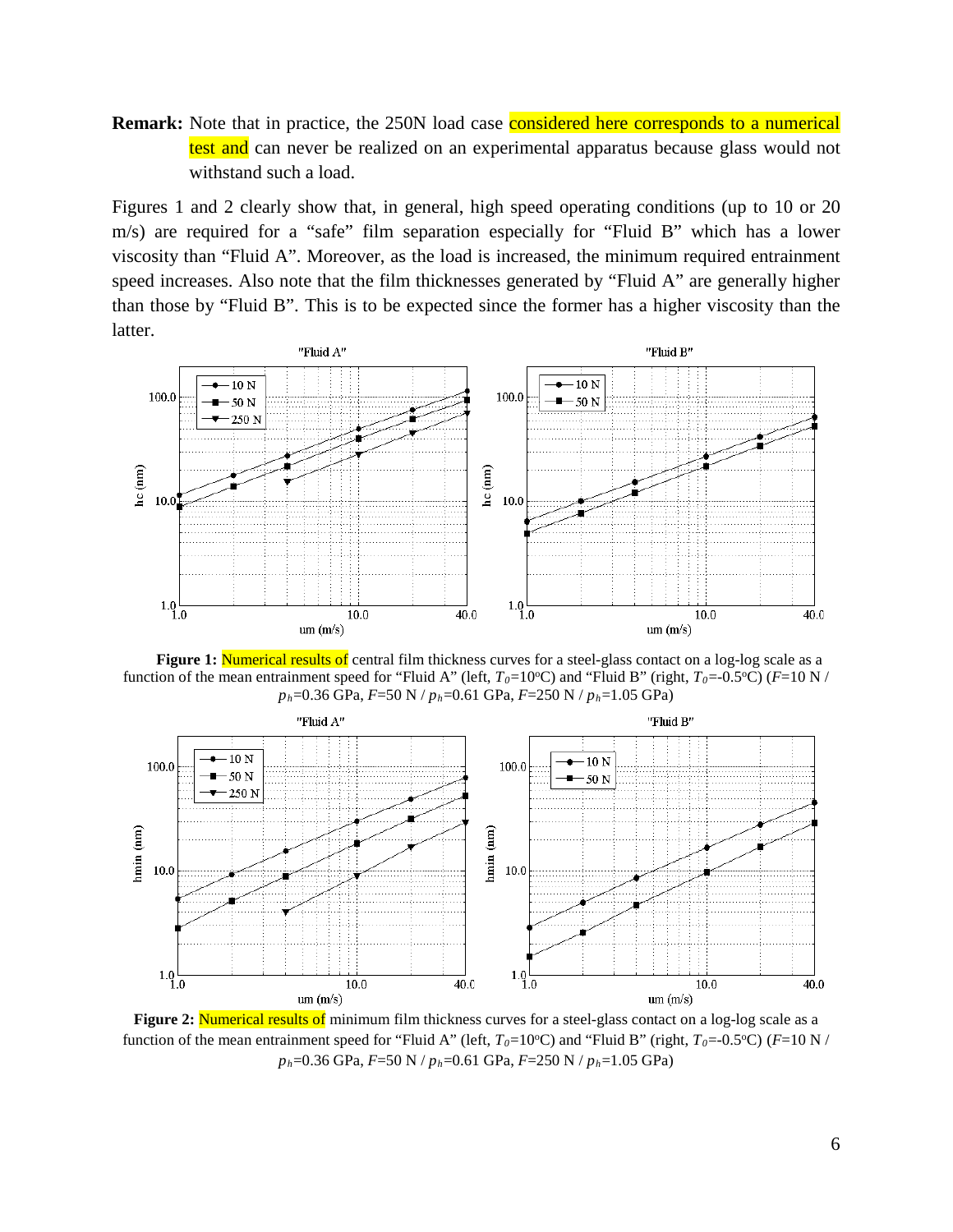Because of the small viscosity value, weak viscosity-pressure dependence and fairly high loads that are considered in these tests, one might expect that the *elastic-isoviscous* asymptote that was introduced in [\[16\]](#page-17-11) for cases of large values of *M* and *L*=0 would be appropriate to estimate the film thickness generated by these fluids in EHD contacts. This formula was developed for central film thickness and has the following mathematical expression:

$$
h_c = 1.96 R \sqrt{2U} M^{-1/9}
$$
 (2)

Where *U* is the dimensionless Hamrock & Dowson [\[17\]](#page-17-12) speed parameter. Figure 3 shows the central film thickness curves shown previously along with the *elastic-isoviscous* asymptote provided in equation (2) for both "Fluid A" and "Fluid B".



**Figure 3:** Comparison of central film thickness curves for steel-glass contacts under pure-rolling regime predicted by numerical resolution and the *elastic-isoviscous* asymptote for "Fluid A" (left,  $T_0=10$ °C) and "Fluid B" (right, *T0*=-0.5o C) (*F*=10 N / *ph*=0.36 GPa, *F*=50 N / *ph*=0.61 GPa, *F*=250 N / *ph*=1.05 GPa)



Figure 4: Compressibility of "Fluid A" and "Fluid B" compared to classical lubricants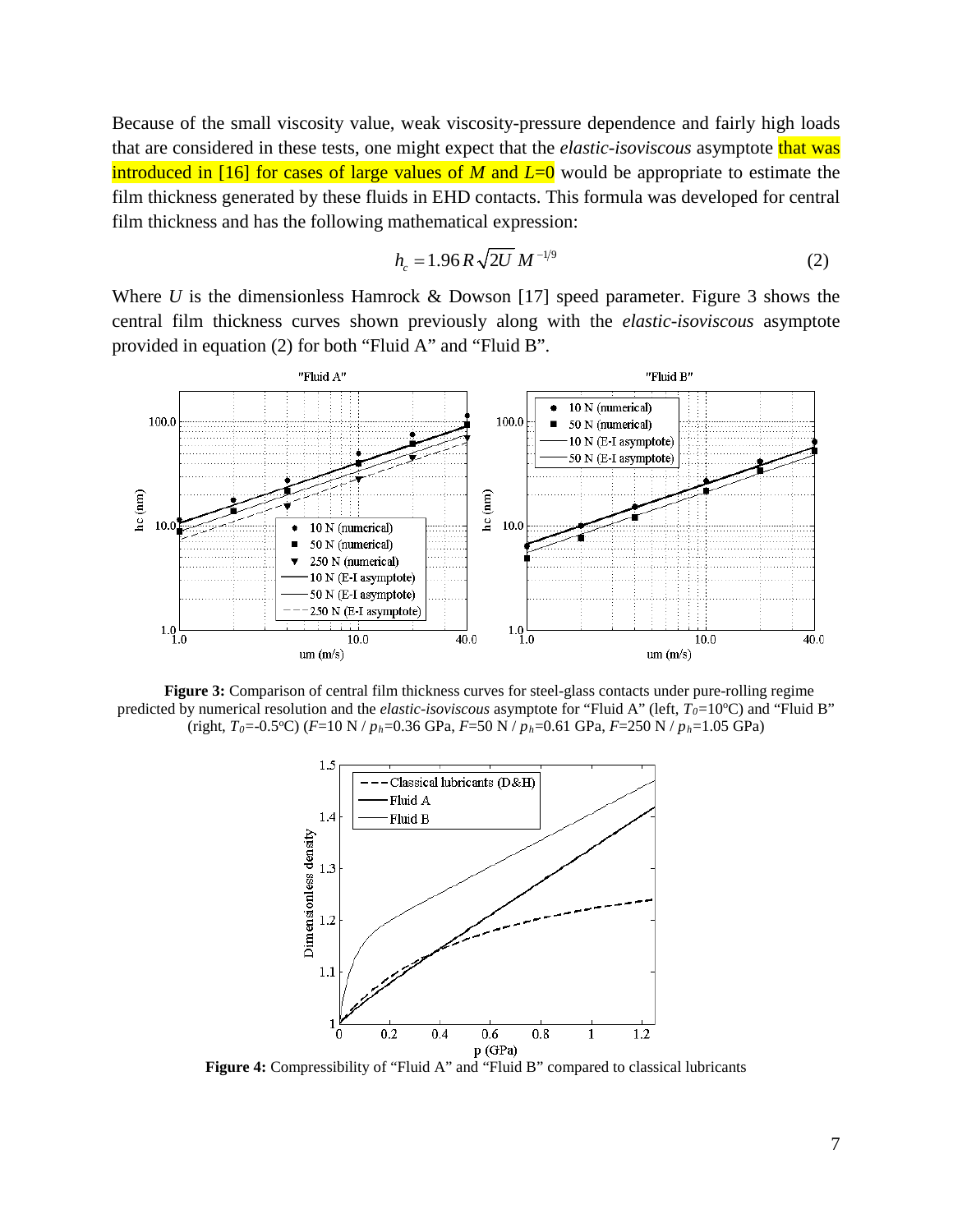The *elastic-isoviscous* asymptote fits reasonably well the numerical results especially for "Fluid B". However, for "Fluid A", the fit is less accurate. This is because the latter has a higher pressure-viscosity coefficient and is thus further from the *isoviscous* extreme. Moreover, Figure 4 shows the unusual density-pressure dependence of these fluids with respect to classical lubricants which often obey reasonably well the Dowson & Higginson [\[18\]](#page-17-13) relationship. This unusual density-pressure dependence leads to unusual film thicknesses that cannot be predicted by classical formulae. In fact, if for the same operating conditions a fictive less viscositypressure dependent fluid ("Fluid C") is considered with *α\** =0.5GPa-1 , <sup>µ</sup>*0*=0.5mPa.s and a Dowson & Higginson-like compressibility, the fit between numerical results and the *elasticisoviscous* asymptote would be much more accurate as can be seen in Figure 5. Hence some specific formulae have to be developed to predict central and minimum film thickness in EHD contacts lubricated by these refrigerants. Because of the different compressibility of "Fluid A" and "Fluid B", specific formulae have to be introduced for each fluid.



**Figure 5:** Comparison of central film thickness curves for steel-glass contacts under pure-rolling regime predicted by TEHL numerical resolution and the *elastic-isoviscous* asymptote for "Fluid C" (*F*=10 N / *ph*=0.36 GPa, *F*=50 N / *ph*=0.61 GPa)

The numerical results for "Fluid A" and "Fluid B" were fitted to the following mathematical expressions for central and minimum film thickness:

"Fluid A" : 
$$
\begin{cases} h_c = 2.9401 \ R \sqrt{2U} \ M^{-0.1541} L^{0.0526} \\ h_{\min} = 3.7607 \ R \sqrt{2U} \ M^{-0.3155} L^{0.0013} \end{cases}
$$
  
"Fluid B" : 
$$
\begin{cases} h_c = 2.6815 \ R \sqrt{2U} \ M^{-0.1405} L^{0.1087} \\ h_{\min} = 4.1150 \ R \sqrt{2U} \ M^{-0.3255} L^{0.0568} \end{cases}
$$
 (3)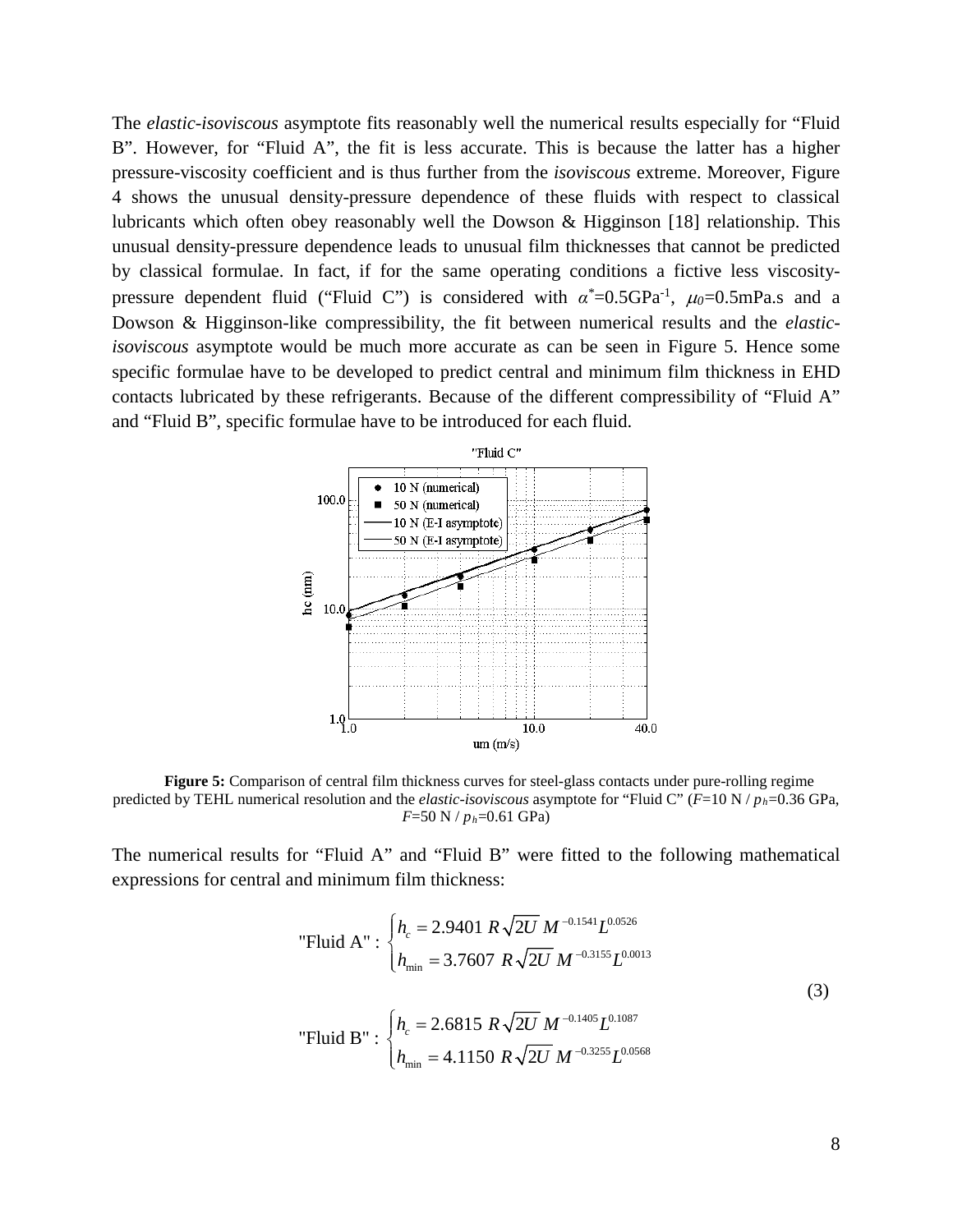The fit between the previous analytical formulae and full numerical results for both fluids is shown in Figures 6 and 7:



**Figure 6:** Comparison of central film thickness curves for steel-glass contacts under pure-rolling regime predicted by TEHL numerical resolution and analytical formulae  $(3)$  for "Fluid A" (left,  $T_0=10$ °C) and "Fluid B" (right, *T0*=-0.5o C) (*F*=10 N / *ph*=0.36 GPa, *F*=50 N / *ph*=0.61 GPa, *F*=250 N / *ph*=1.05 GPa)



**Figure 7:** Comparison of minimum film thickness curves for steel-glass contacts under pure-rolling regime predicted by TEHL numerical resolution and analytical formulae  $(3)$  for "Fluid A" (left,  $T_0=10$ °C) and "Fluid B" (right, *T0*=-0.5o C) (*F*=10 N / *ph*=0.36 GPa, *F*=50 N / *ph*=0.61 GPa, *F*=250 N / *ph*=1.05 GPa)

A fairly good agreement is obtained over the considered range of operating conditions between numerical results and the specific analytical formulae for the two considered refrigerants. Finally, as was pointed out earlier, an attractive feature in the use of LVWF as lubricants is the economical aspect. In fact, due to the low viscosity of these fluids, frictional losses in the contact area are much smaller than those generated by classical lubricants. In order to quantify this, traction coefficients corresponding to rolling-sliding steel-steel contacts are shown in Figure 8 as a function of the slide-to-roll ratio (SRR).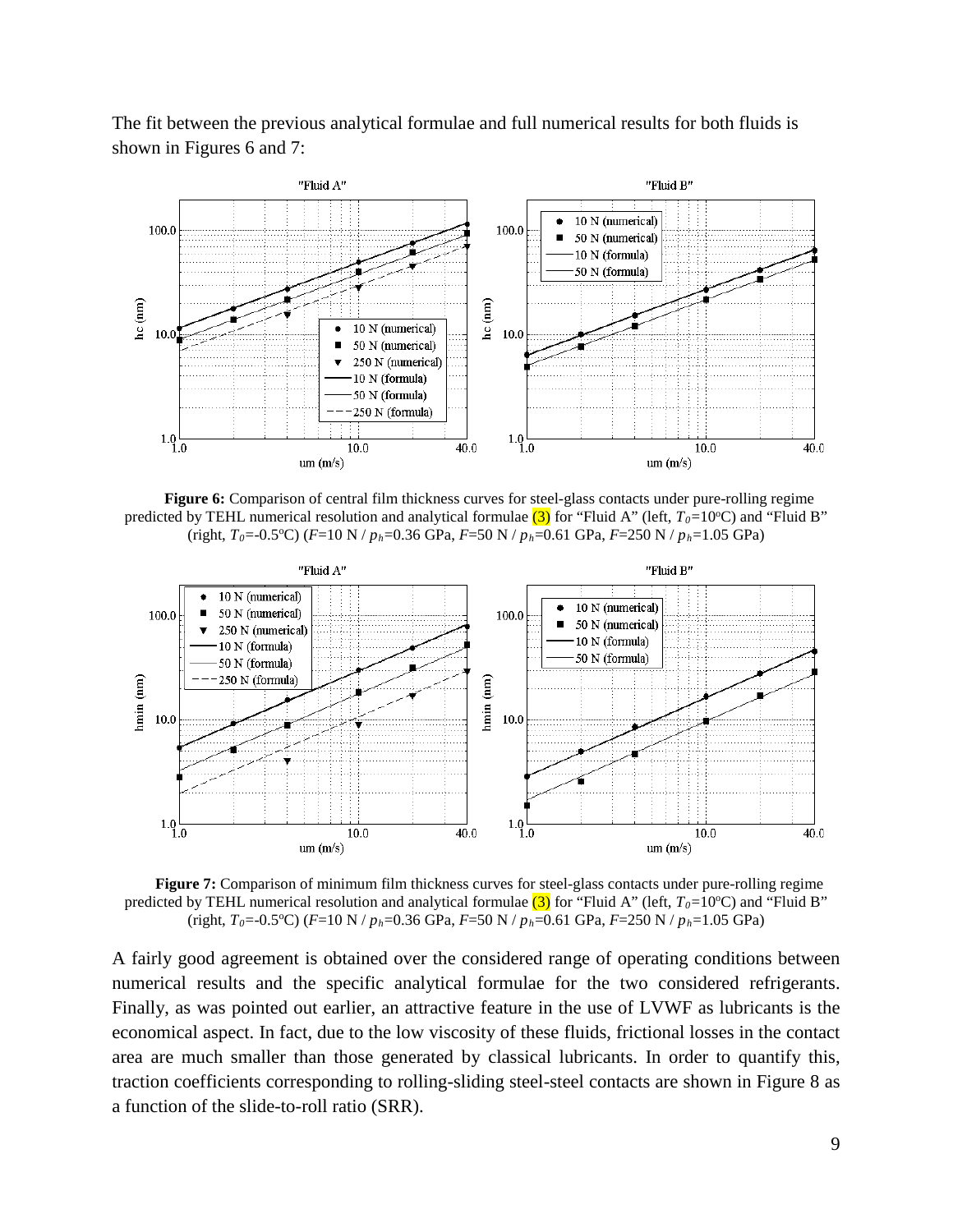

**Figure 8:** Numerical results of traction curves for "Fluid A" (left,  $T_0=10^{\circ}$ C) and "Fluid B" (right,  $T_0=0.5^{\circ}$ C) for steel-steel contacts working under rolling-sliding conditions  $(F=20 \text{ N}/p_h=0.68 \text{ GPa}, F=50 \text{ N}/p_h=0.93 \text{ GPa})$ 

Note the relatively small values of the friction coefficients generated by the use of both fluids even under pure sliding conditions (SRR=2). The latter never exceed 6 ‰. This value is in most cases 10 times smaller than what would be obtained with a classical lubricant. Since energy dissipation by friction within a mechanical system is proportional to the friction coefficient, then the former is expected to be reduced by a factor of 10 when a refrigerant is used as both the working fluid and the lubricant.

Finally, it is important to note that, due to the low viscosity and viscosity-pressure dependence of the considered refrigerants; thermal effects are barely noticeable on film thickness whereas they are more important on friction. As a matter of fact, film thickness curves are straight lines on the log-log scale which is characteristic of an isothermal regime. No film thickness reduction can be noticed even at very high mean entrainment speed. On the other hand, friction is more affected by thermal effects, especially at high sliding velocities where a reduction in friction coefficients takes place as a function of SRR. This implies that temperature rise is negligible in the inlet area of the contact (where film thickness is known to build-up) whereas it is more important in the central area of the contact which dominates friction behaviour (viscosity values become significant due to the high pressures that are encountered in this area).

## **4.2 Combustion fluids**

As for refrigerants, it is often highly desirable that combustion fluids and lubricants do not mix. For instance, in an internal combustion engine, the fraction of lubricating oil that remains in the combustion chamber during combustion leads to undesired polluting emissions [\[19\].](#page-17-14) In this section, the use of combustion fluids as lubricants is investigated. For this purpose two typical combustion fluids are selected, a kerosene referred as "Fluid D" and a Diesel fuel referred as "Fluid E". These fluids are expected to operate under high temperatures, this is why for "Fluid D" the ambient temperature is considered to be  $T_0=100\degree C$  at which the zero-pressure viscosity is  $\mu_0$ =0.642mPa.s and the equivalent pressure-viscosity coefficient  $\alpha^*$ =5.55GPa<sup>-1</sup> whereas for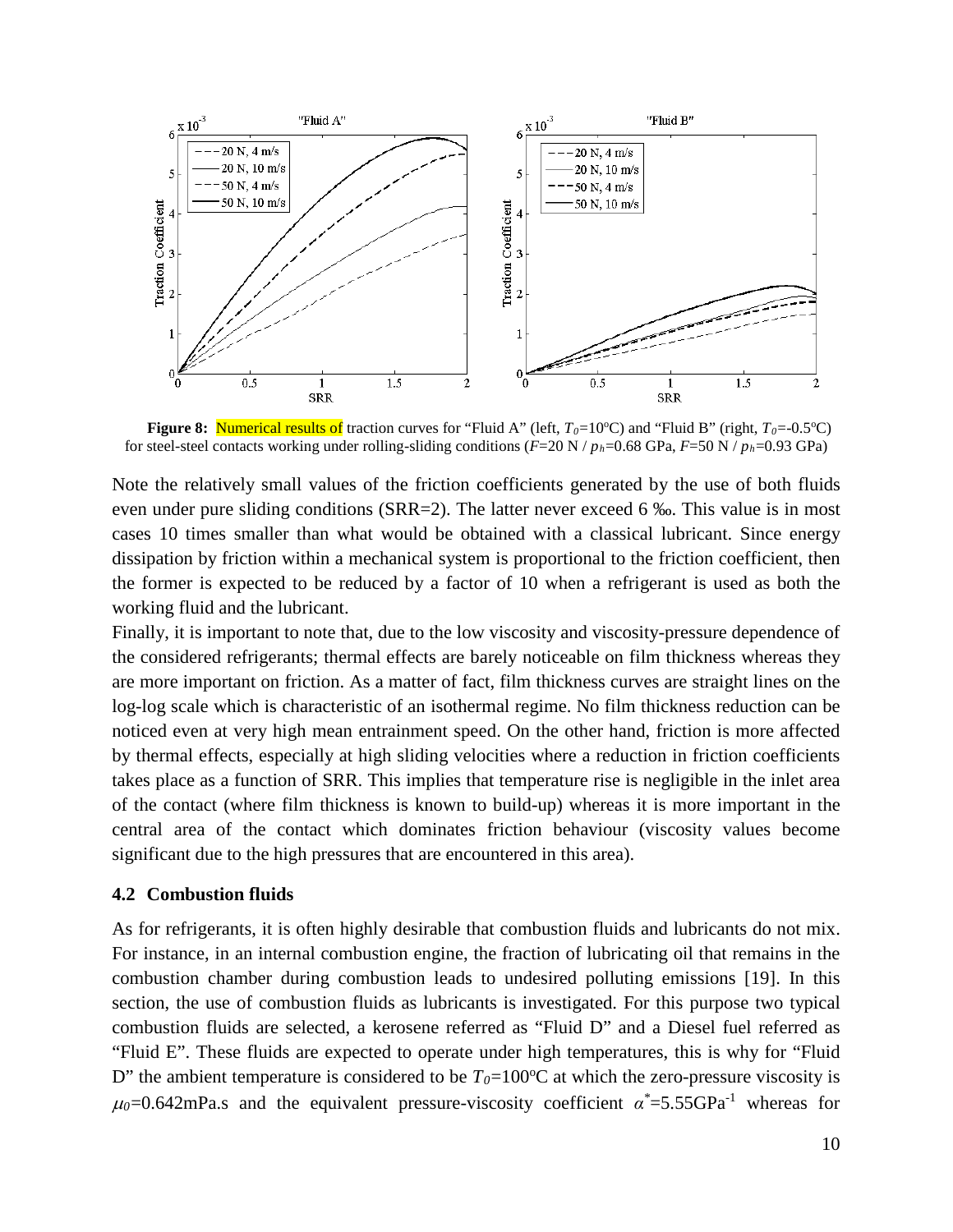"Fluid E",  $T_0 = 150$ °C,  $\mu_0 = 0.707$ mPa.s and  $\alpha^* = 5.82$ GPa<sup>-1</sup>. Again note that both fluids have low viscosities and pressure-viscosity dependencies under the operating conditions considered here. Film thickness tests are run for steel-steel point contacts under pure rolling regime. Figures 9 and 10 show the central and minimum film thickness curves respectively as a function of the mean entrainment speed  $u_m$  for both fluids under pure rolling conditions and different load values. The range of operating conditions covered in these figures is  $M \in [53-12500]$  &  $L \in [1-2.8]$  for "Fluid D" and *M* ∈ [50 – 11600] & *L* ∈ [1.1 – 3.0] for "Fluid E"



**Figure 9: Numerical results of central film thickness curves for a steel-steel contact on a log-log scale as a** function of the mean entrainment speed for "Fluid D" (left,  $T_0=100\text{°C}$ ) and "Fluid E" (right,  $T_0=150\text{°C}$ ) ( $F=20$  N / *ph*=0.68 GPa, *F*=50 N / *ph*=0.93 GPa, *F*=250 N / *ph*=1.59 GPa)



Figure 10: Numerical results of minimum film thickness curves for a steel-steel contact on a log-log scale as a function of the mean entrainment speed for "Fluid D" (left,  $T_0=100\text{°C}$ ) and "Fluid E" (right,  $T_0=150\text{°C}$ ) ( $F=20\text{ N}$  / *ph*=0.68 GPa, *F*=50 N / *ph*=0.93 GPa, *F*=250 N / *ph*=1.59 GPa)

As for refrigerants, it is clear that for both combustion fluids considered here, relatively high mean entrainment speeds (>10m/s) are required for a reasonably "safe" fluid film separation,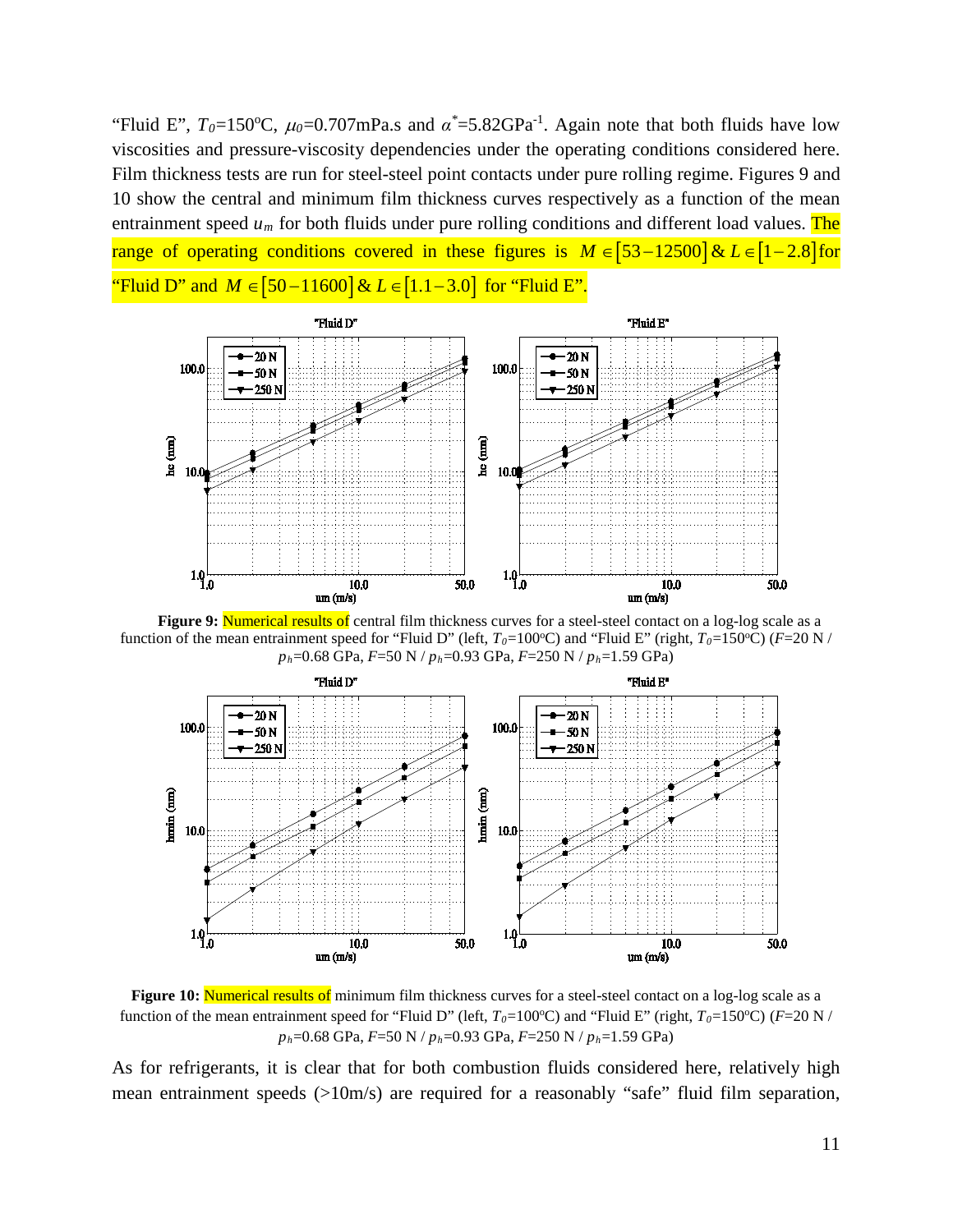especially under high loads. "Fluid D" and "Fluid E" have a relatively close viscosity and pressure-viscosity dependence to those of the two refrigerants considered earlier. Besides, their compressibility also deviates significantly from that of classical lubricants as shown in Figure 11 and is also quite different from that of "Fluid A" and "Fluid B". Hence, specific film thickness formulae are also required for the combustion fluids considered in this section.



**Figure 11:** Compressibility of "Fluid D" and "Fluid E" compared to classical lubricants

The following film thickness formulae were derived for the central and minimum film thicknesses for both "Fluid D" and "Fluid E" as a function of the Moes dimensionless parameters:

"Fluid D" : 
$$
\begin{cases} h_c = 2.6528 \ R \sqrt{2U} \ M^{-0.1261} L^{0.2807} \\ h_{\min} = 3.8251 \ R \sqrt{2U} \ M^{-0.2988} L^{0.1972} \end{cases}
$$
  
 "Fluid E" : 
$$
\begin{cases} h_c = 2.5828 \ R \sqrt{2U} \ M^{-0.1209} L^{0.2944} \\ h_{\min} = 3.8276 \ R \sqrt{2U} \ M^{-0.2986} L^{0.1939} \end{cases}
$$
 (4)

Note that, although the viscosity and pressure-viscosity dependence of the refrigerants and combustion fluids considered here are relatively close, their film thickness formulae are completely different because of their relatively different density-pressure dependence. As stated earlier, the unconventional compressibility of LVWF has an important effect on film formation in EHL contacts lubricated with these fluids.

As a matter of fact, if "Fluid D" had been defined with a Dowson & Higginson compressibility while keeping all other parameters unchanged, the film thickness formulae would become: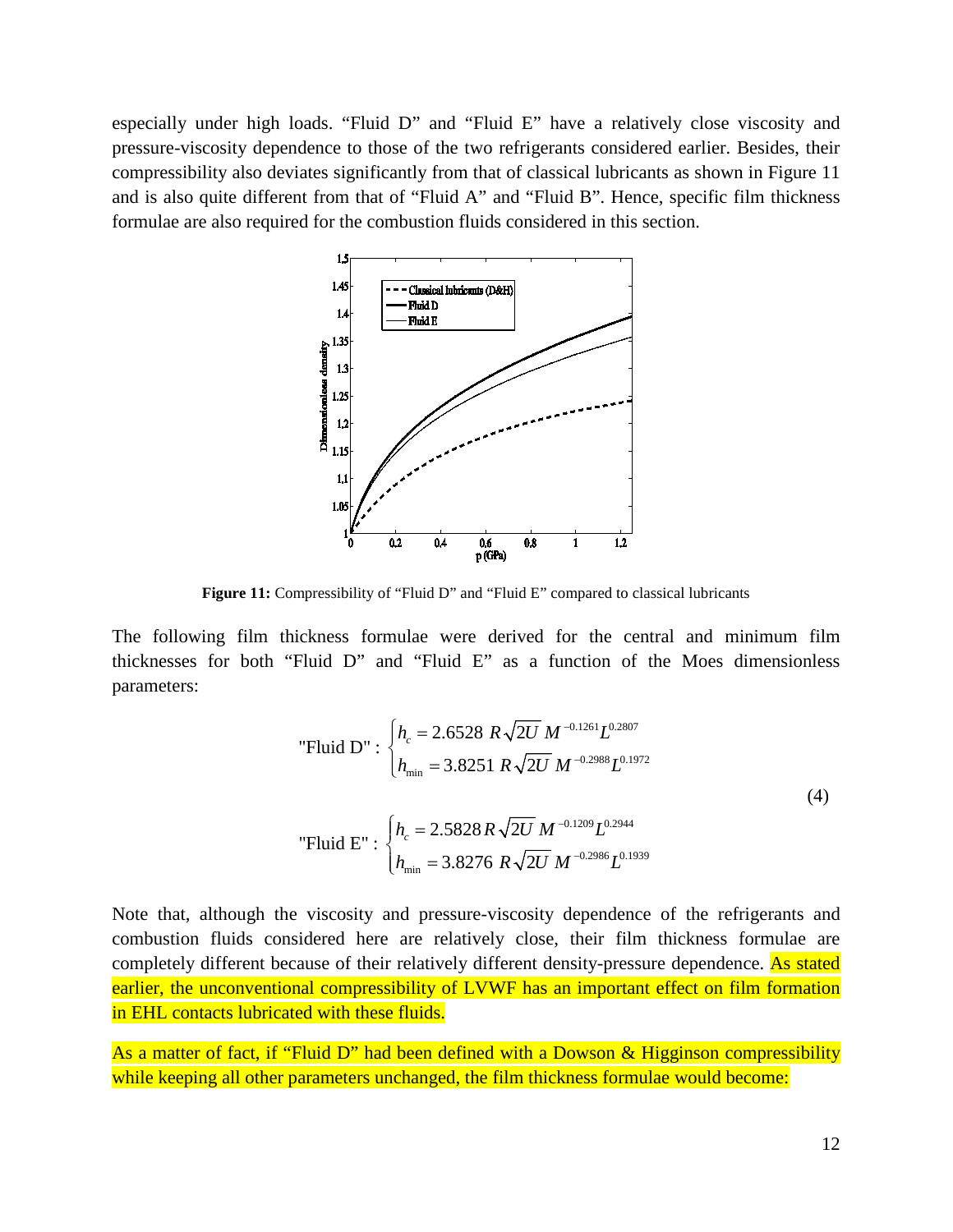"Fluid D" with D&H compressibility : 
$$
\begin{cases} h_c = 2.5476 R \sqrt{2U} M^{-0.1134} L^{0.3016} \\ h_{\min} = 3.9135 R \sqrt{2U} M^{-0.3017} L^{0.1728} \end{cases}
$$
 (5)

The previous film thickness formulae overestimate *hc* by an average of 5% and underestimate *h<sub>min</sub>* by an average of less than 1% over the considered range of operating conditions. This difference is only due to compressibility since all other parameters were left unchanged. This highlights the importance of these fluids' compressibility on film formation, mostly on central film thickness. However, qualitatively speaking, the pressure and film thickness distributions in contacts lubricated with these unconventional lubricants are quite similar to those observed in oil lubricated contacts as can be seen in Figure 12. The latter shows the dimensionless pressure and film thickness distribution along the central line of a steel-steel contact lubricated with "Fluid D" under an external applied load  $F=250N$  and a mean entrainment speed  $u_m=1\,\text{m/s}$  (left) and  $u_m$ =50m/s (right). The only observation worth noting is that the pressure spike is relatively small because of the low viscosity and pressure-viscosity dependence of "Fluid D".



contact for "Fluid D"( left: *F*=250N, *um*=1m/s; right: *F*=250N, *um*=50m/s)

Note that, contrarily to "Fluid A" and "Fluid B", the film thickness formulae (4) of "Fluid D" and "Fluid E" are practically identical. This is to be expected since their density-pressure dependencies are relatively close for the considered operating temperatures. The fit between numerical results and film thickness formulae derived in equation (4) is shown in Figures 13 and 14.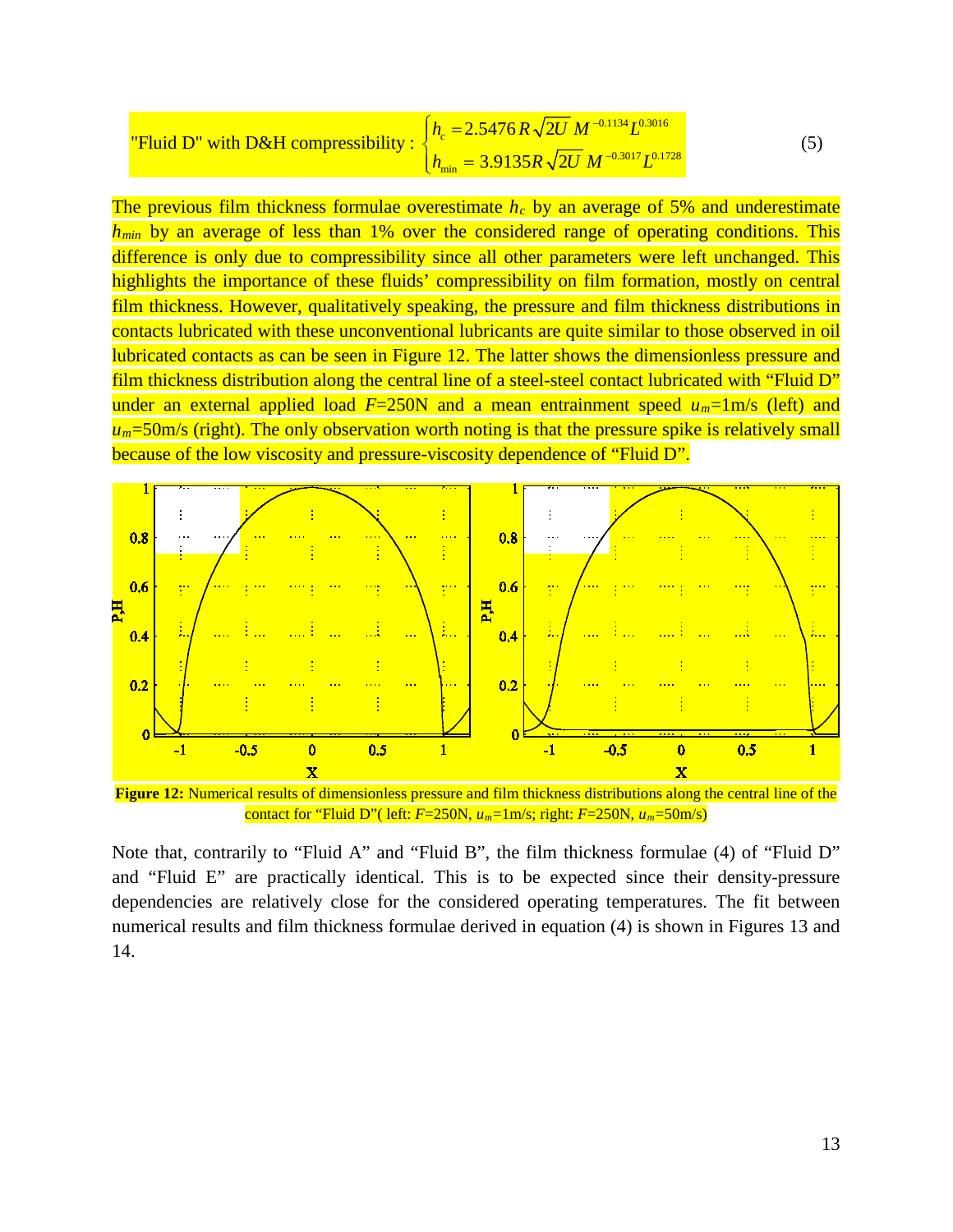

**Figure 13:** Comparison of central film thickness curves for steel-steel contacts under pure-rolling regime predicted by TEHL numerical resolution and analytical formulae  $(4)$  for "Fluid D" (left,  $T_0=100$ °C) and "Fluid E" (right, *T*<sub>0</sub>=150°C) (*F*=20 N /  $p_h$ =0.68 GPa, *F*=50 N /  $p_h$ =0.93 GPa, *F*=250 N /  $p_h$ =1.59 GPa)



**Figure 14**: Comparison of minimum film thickness curves for steel-steel contacts under pure-rolling regime predicted by TEHL numerical resolution and analytical formulae  $(4)$  for "Fluid D" (left,  $T_0$ =100°C) and "Fluid E" (right, *T0*=150o C) (*F*=20 N / *ph*=0.68 GPa, *F*=50 N / *ph*=0.93 GPa, *F*=250 N / *ph*=1.59 GPa)

Finally, the traction curves in Figure 15 show that also for combustion fluids, friction coefficients never exceed the value of 8‰ for both fluids considered, even under pure sliding conditions. Hence, as for refrigerants, a significantly reduced frictional dissipation is expected when combustion fluids are used as lubricants.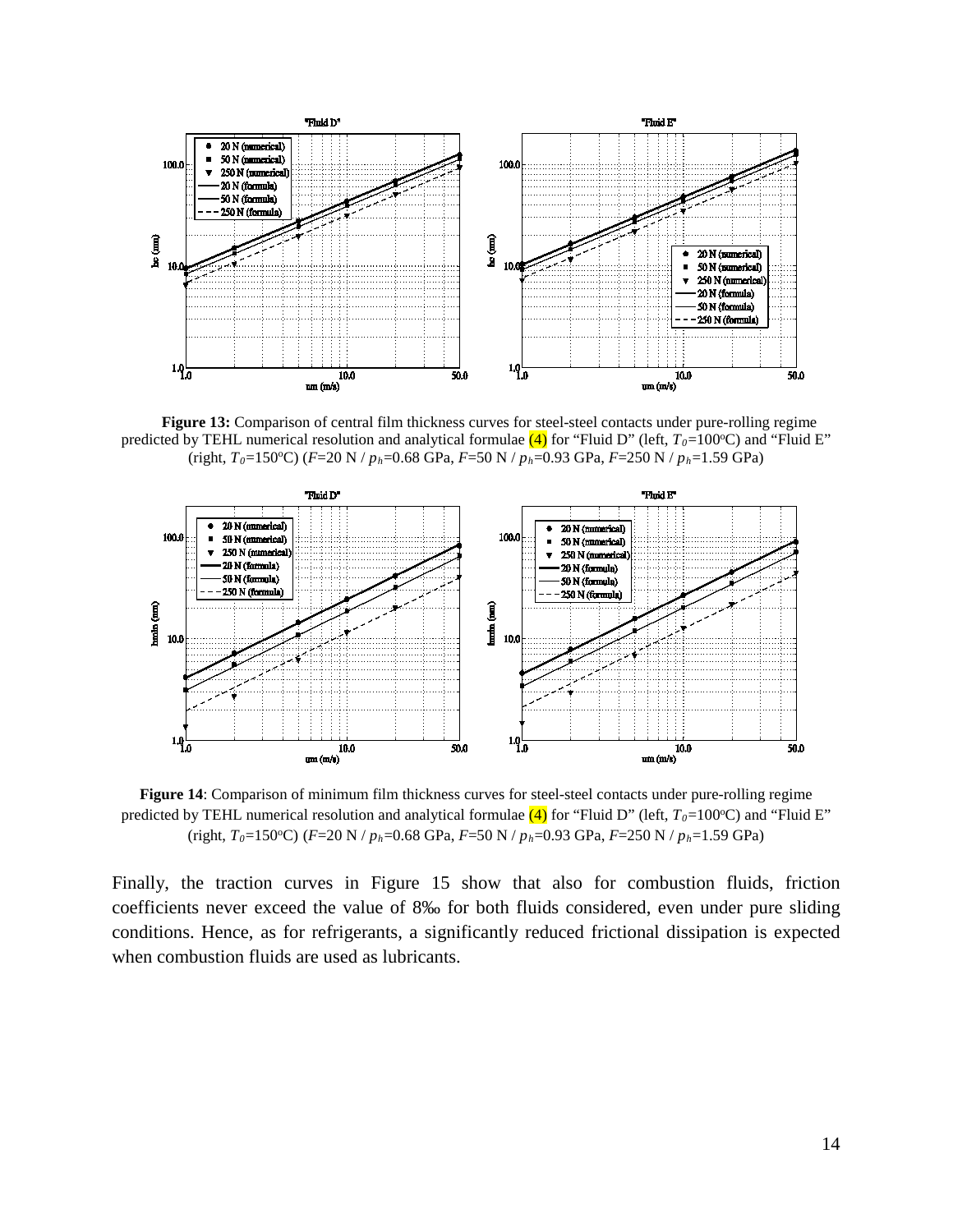

**Figure 15: Numerical results of** traction curves for "Fluid D" (left, *T*<sub>0</sub>=100°C) and "Fluid E" (right, *T*<sub>0</sub>=150°C) for steel-steel contacts working under rolling-sliding conditions (*F*=20 N / *ph*=0.68 GPa, *F*=50 N / *ph*=0.93 GPa)

Note that, as for refrigerants, thermal effects are negligible on film thickness and become more important on the friction behaviour of EHD contacts lubricated with combustion fluids.

#### **5. Conclusion**

This work presents a thorough investigation of the potential use of low viscosity machinery working fluids in EHD point contacts. Two families of working fluids were considered: refrigerants and combustion fluids. Two typical fluids of each family were considered and a series of test cases were carried out to compute central and minimum film thicknesses as well as friction coefficients generated by these fluids in EHD contacts under a wide range of operating conditions. As expected high speed regimes  $(u_m >10m/s)$  were found to be favourable for a "safe" operation of systems lubricated with such fluids. Specific film thickness formulae were developed for each fluid over the considered range of operating conditions. The importance of these formulae resides in providing an emphasis on film thickness tendencies in contacts lubricated with LVWF rather than providing a recipe for film thickness calculation in these contacts. The relatively high and unusual compressibility of the considered fluids was found to have a significant impact on film thicknesses compared to usual EHL applications where hydrodynamic effects, generated mostly by viscosity, are dominant. A traction analysis showed the important reduction of frictional dissipation in these contacts. The latter would certainly lead to reduced energy consumption in the corresponding mechanical system.

Coming back to the initial question posted in the present paper, whether or not these Low Viscosity Working Fluids can lubricate a contact in EHD regime and at the same time reduce energy losses. From the results of this study it follows that LVWF fluids can be used to lubricate highly loaded nonconformal contacts, if their entrainment speed is of the order of 10 m/s or higher, and the surface roughness is of the order of 10 nm or better.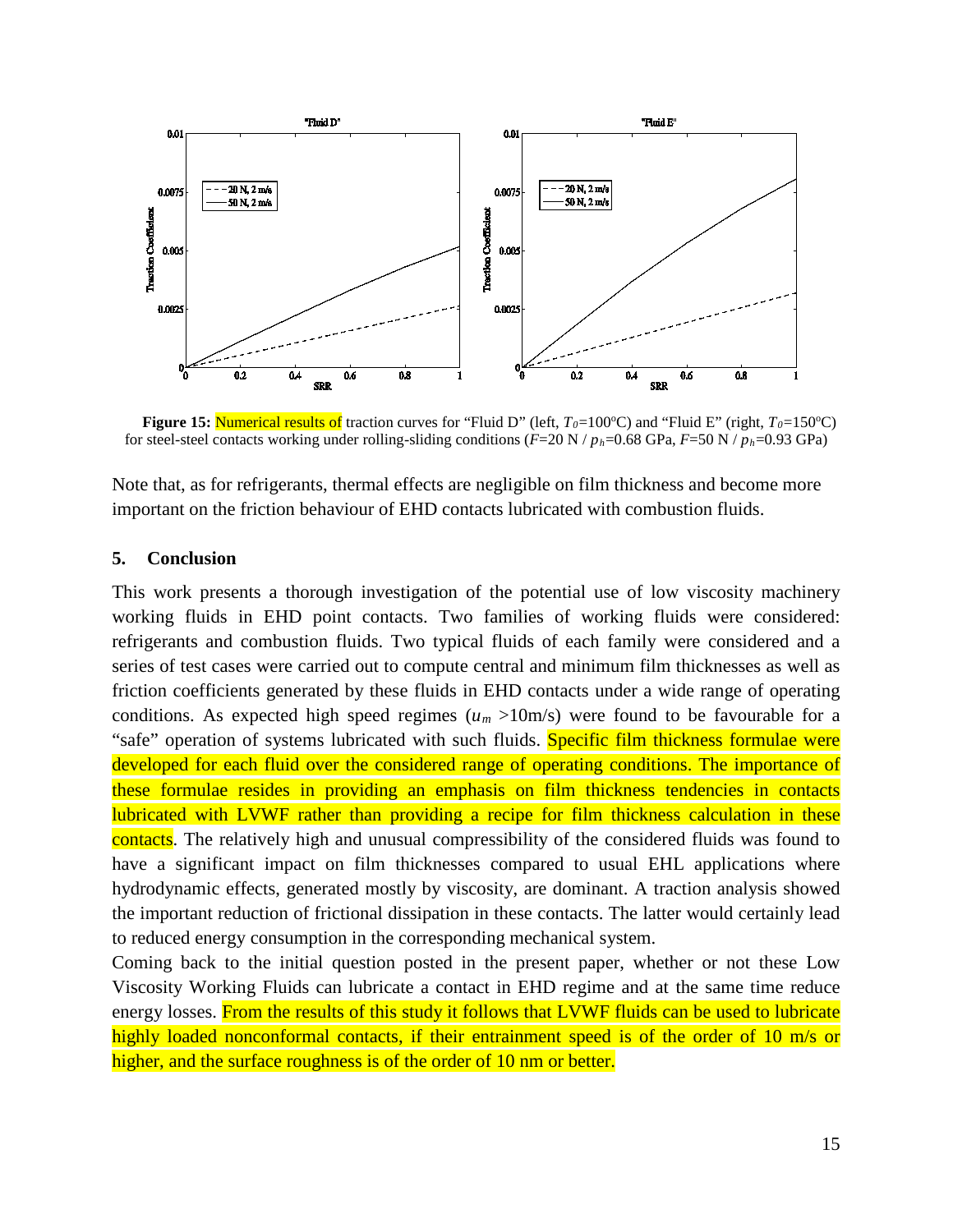## <span id="page-16-1"></span>**Acknowledgments**

The authors would like to thank Nathalie Bouscharain (LaMCoS, INSA-Lyon) who provided experimental data on the working fluids. The fourth author wishes to thank Mr. Alexander de Vries, SKF Director Group Product Development, for his kind permission to publish this article.

## **Nomenclature**

- *E'* : Reduced elastic modulus (Pa)
- *F* : External contact load (N)
- *hc* : Cental film thickness (m)
- *hmin* : Minimum film thickness (m)
- *L* : Moes dimensionless material properties parameter
- *L<sub>c</sub>* : Flow characteristic length (m)
- *M* : Moes dimensionless load parameter
- *p* : Pressure (Pa)
- *ph* : Hertzian contact pressure (Pa)
- *R* : Equivalent contacting elements' radius (m)
- *Re* : Reynolds number
- *Rec* : Critical Reynolds number
- *SRR* : Slide-to-Roll Ratio
- $T_0$  : Ambient temperature ( $^{\circ}$ C)
- *U* : Hamrock & Dowson dimensionless speed parameter
- $u_m$  : Mean entrainment speed  $(m/s)$
- *V* : Flow velocity (m/s)
- $α^*$  : Equivalent pressure-viscosity coefficient (Pa<sup>-1</sup>)
- $\mu$  : Viscosity (Pa.s)
- $\mu_0$  : Ambient pressure viscosity (Pa.s)
- $\rho$  : Density (Kg/m<sup>3</sup>)
- $\rho_R$  : Reference density under ambient conditions (Kg/m<sup>3</sup>)
- $\overline{\rho}$  : Dimenionless density

#### **Dimensionless parameters**

$$
W = \frac{F}{E'R^2} \qquad G = \alpha^* E' \qquad U = \frac{\mu_0 u_m}{E'R}
$$

$$
M = W (2U)^{-3/4} \qquad L = G (2U)^{1/4} \qquad \overline{\rho} = \frac{\rho}{\rho_R}
$$

## **References**

<span id="page-16-0"></span>[1] Fox I. E. – Numerical Evaluation of the Potential for Fuel Economy Improvement due to Boundary Friction Reduction within Heavy-Duty Diesel Engines. *Tribology International*, 2005, vol. 38, pp. 265-275.